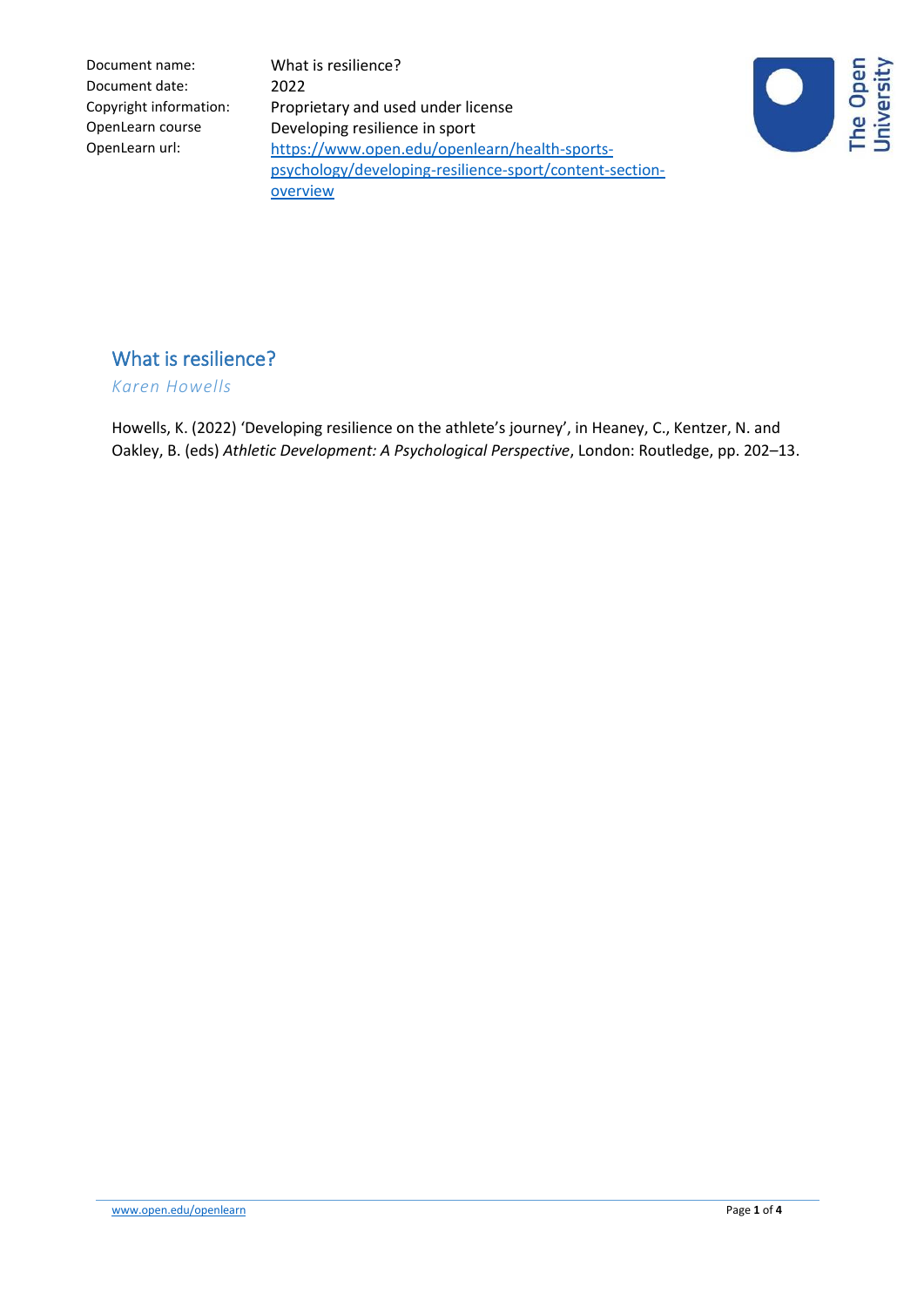Copyright information: Proprietary and used under license OpenLearn course Developing resilience in sport OpenLearn url: [https://www.open.edu/openlearn/health-sports](https://www.open.edu/openlearn/health-sports-psychology/developing-resilience-sport/content-section-overview)[psychology/developing-resilience-sport/content-section](https://www.open.edu/openlearn/health-sports-psychology/developing-resilience-sport/content-section-overview)**[overview](https://www.open.edu/openlearn/health-sports-psychology/developing-resilience-sport/content-section-overview)** 



## What is resilience?

There are multiple definitions of resilience which have informed research and practice over the years (for an in-depth discussion of the definitions of resilience, see Fletcher & Sarkar, 2013; Sisto et al., 2019). The abundance of definitions has meant that there is a lack of consensus about what resilience is and, consequently, has been problematic for researchers interested in conducting research into resilience. Fletcher and Sarkar (2013) explained that, in the absence of a consensus about how resilience is defined, it can be conceptualised as a trait, a process, or an outcome and this can lead to a tendency to misuse the term (e.g., conceptualising resilience as a fixed trait, as in 'a resilient individual'). However, where there is consensus most definitions are consistent in noting the fundamental components of adversity and positive adaptation, where adversity is the main antecedent and positive adaptation is the main consequence (Fletcher & Sarkar, 2013).

In relation to sport performers, Fletcher and Sarkar (2012) coined a definition of resilience that encompasses both the qualities of resilience and its benefits; they defined it as "the role of mental processes and behaviour in promoting personal assets and protecting an individual from the potential negative effect of stressors" (p. 675). This definition of psychological resilience (thereby distinguishing it from other forms of resilience such as physical or molecular resilience) has been broadly accepted by the sport and performance psychology community and is useful to inform applied practice. In later research, Fletcher and Sarkar (2016) distinguished between robust resilience and rebound resilience. Robust resilience, they argued, refers to resilience providing protection to the individual which is identifiable in the maintenance of wellbeing and performance levels whilst under pressure. Rebound resilience refers to the bounceback characteristics reflected in the minimal impact that adversity has on an individual's wellbeing or performance. What is interesting and important for those involved in sport to appreciate relating to both concepts is they are not purely focused on the performance outcomes of athletes. Instead, both types of resilience adopt a more holistic view of the athlete incorporating the athlete's wellbeing.

Although resilience research and its application in the sporting context has grown almost exponentially in the last decade, resilience is still a relatively new concept in sport psychology. The first systematic approach to consider resilience in sport was by Galli and Vealey (2008) who used Richardson et al. (1990) resiliency model as a guiding theoretical framework to explore college and professional athletes' perceptions and experiences of resilience. Based on the findings of their qualitative study with ten high level athletes, the authors rejected the notion of as a trait. Rather, they conceptualised resilience as a process that involves both environmental (e.g., social support) and internal (e.g., competitiveness, confidence, being positive) processes that require cognitive appraisals and coping strategies to "mediate the relationship between personal and environmental resources and psychological outcomes of adversity" (p. 328).

Later, in a grounded theory examination of psychological resilience in Olympic champions, Fletcher and Sarkar (2012) progressed the literature on resilience in sport by moving away from Galli and Vealey's (2008) linear stage framework which they argued was biased towards coping focused processes. Fletcher and Sarkar (2012) interviewed twelve Olympic champions (eight men and four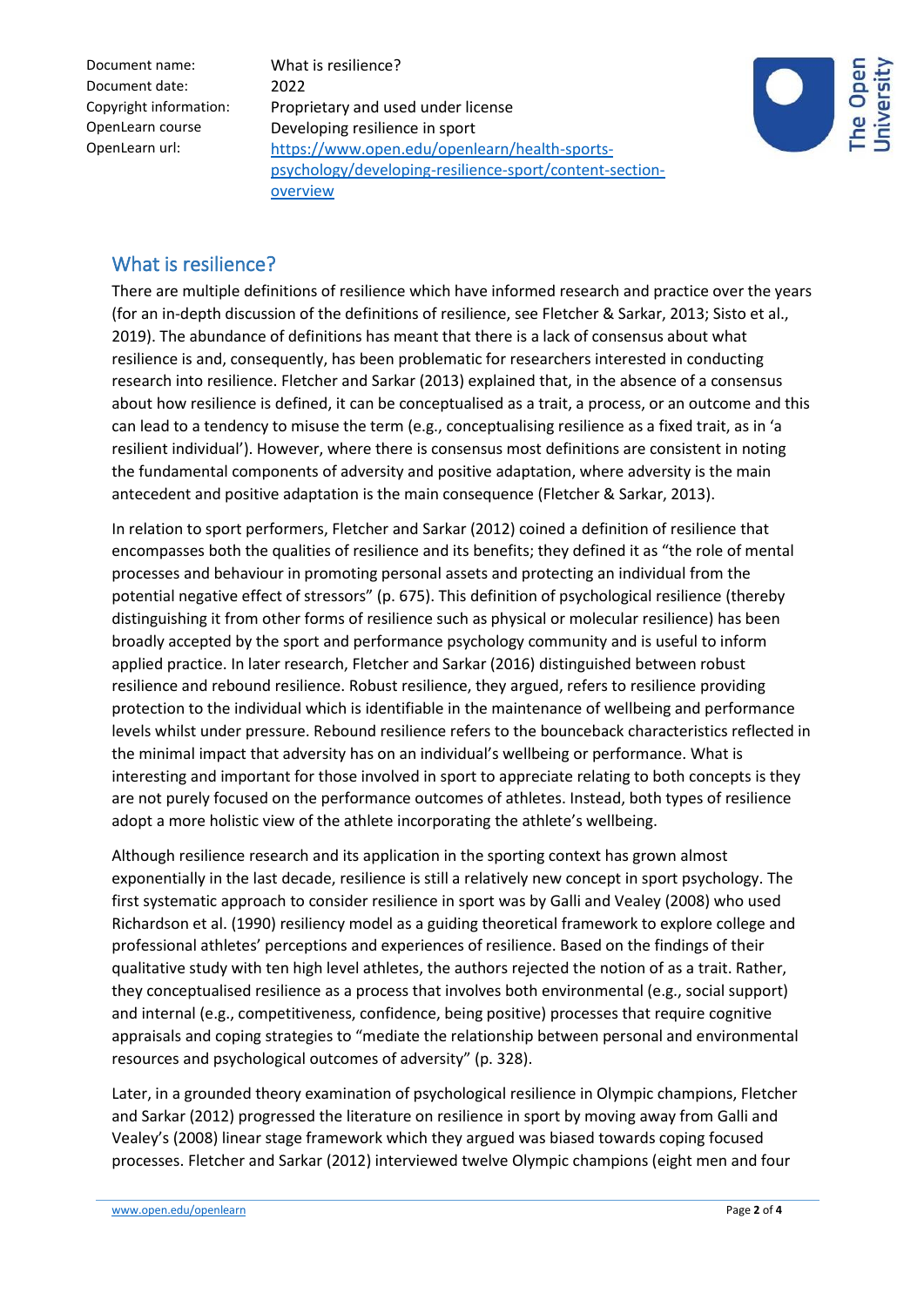Copyright information: Proprietary and used under license OpenLearn course Developing resilience in sport OpenLearn url: [https://www.open.edu/openlearn/health-sports](https://www.open.edu/openlearn/health-sports-psychology/developing-resilience-sport/content-section-overview)[psychology/developing-resilience-sport/content-section](https://www.open.edu/openlearn/health-sports-psychology/developing-resilience-sport/content-section-overview)**[overview](https://www.open.edu/openlearn/health-sports-psychology/developing-resilience-sport/content-section-overview)** 



women) from a range of sports regarding their experiences of withstanding pressure during their sporting careers. Their analytical process involved a variant of grounded theory (cf. Strauss & Corbin, 1998), a research method that is concerned with the generation of theory which is grounded in data that has been systematically collected and analysed. In contrast to the deductive scientific method, it is inductive in nature. Specifically, in Fletcher and Sarkar's (2012) research, the analysis of the data from one interview often informed the direction and content of the next.

The researchers identified numerous psychological factors that protect the world's best athletes from the potential negative effect of stressors. They posited that central to their theory of resilience is the positive evaluation and meta-cognition (i.e., evaluation of own thoughts) of the stressors experienced by the individual. They referred to the positive evaluation as a challenge appraisal which occurs when the stressor (or adversity) is relevant to the individual's goals and the individual perceives that their resources are sufficient to cope with the demands placed upon them. In addition to these positive evaluations, Fletcher and Sarkar (2012) highlighted that in their study, elite athletes were able to withstand the demands of their experiences through meta-cognition. In addition to positive evaluation and meta-cognition, they argued that an integral aspect of withstanding pressure are the psychological characteristics that individuals high in resilience possess. They refer to five psychological factors, namely: positive personality, motivation, confidence, focus, and perceived social support. The relationship between challenge appraisal, meta-cognition, and individual characteristics (e.g., positive personality, confidence, focus) can be seen in Figure 1.



FIGURE 1 A grounded theory of psychological resilience and optimal sport performance. Source: Fletcher & Sarkar, 2012, p. 672